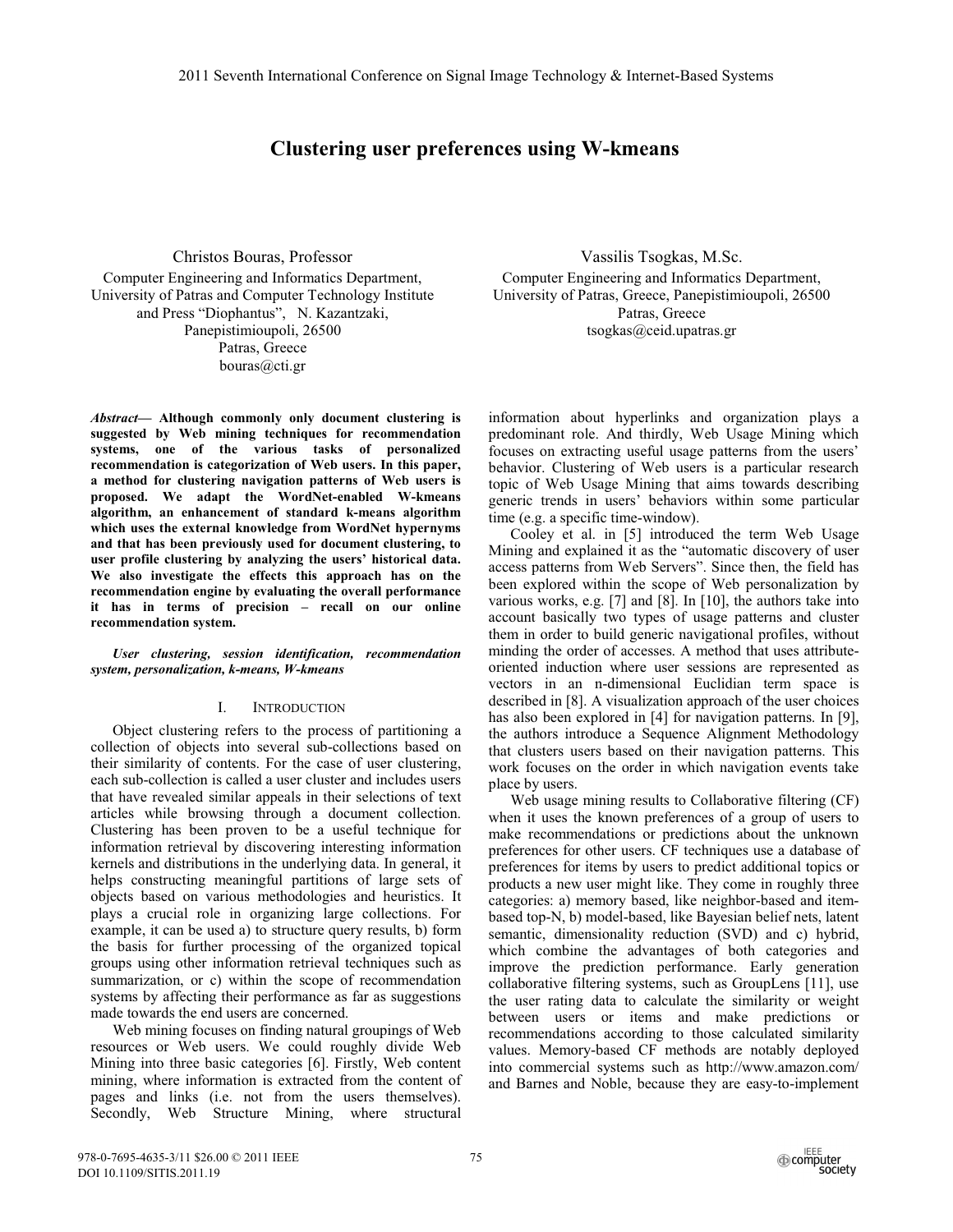and highly effective. Customization of CF systems for each user decreases the search effort for users.

In [13] the authors focus on the personalized recommendation of Web pages that are adapted according to the access patterns constructed by analyzing user navigation information. They prove that the methodology of integrating user clustering within the scope of a recommendation system, while mining interesting user navigation patterns can be beneficial. Beyond the above, there is little work with regards to clustering user preferences within the scope of a recommendation system and how the above can be exploited with a significant effect to the efficiency of such a system.

Two generic categories of the various clustering methods exist: hierarchical and partitional. Typical hierarchical techniques generate a series of partitions over the data, which may run from a single cluster containing all objects to n clusters each containing a single object, and are widely visualized through a tree-like structure. On the other hand, partitional algorithms typically determine all clusters at once. For partitional techniques, a global criterion is most commonly used, the optimization of which drives the entire process producing thus a single-level division of the data. Given the number of desired clusters, let k, partitional algorithms find all k clusters of the data at once, such that the sum of distances over the items to their cluster centers is minimal. Moreover, for a clustering result to be accurate, besides the low intra-cluster distance, high inter-cluster distances, i.e. well separated clusters, is desired. A typical partitional algorithm is k-means which is based on the notion of the cluster center, a point in the data space, usually not existent in the data themselves, which represents a cluster. The family of k-means partitional clustering algorithms [15] usually tries to minimize the average squared distance between points in the same cluster, i.e. if  $d_1, d_2, \ldots$ , dn are the n documents and  $c_1, c_2, \ldots, c_k$  are the k clusters centroids, kmeans tries to minimize the global criterion function:

$$
\sum_{i=1}^{k} \sum_{j=1}^{n} sim(d_j, c_i)
$$
 (1)

Several improvements have been proposed over this simple scheme, like bisecting k-means  $[14]$ , k-means++  $[1]$ and many more.

WordNet is one of the most widely used thesauri for English. It attempts to model the lexical knowledge of a native English speaker. Containing over 150,000 terms, it groups nouns, verbs, adjectives and adverbs into sets of synonyms called synsets. The synsets are organized into senses, giving thus the synonyms of each word, and also into hyponym / hypernym (i.e., Is-A), and meronym / holonym (i.e., Part-Of) relationships, providing a hierarchical tree-like structure for each term. The applications of WordNet to various IR techniques have been widely researched concerning finding the semantic similarity of retrieved terms [12], or their association with clustering techniques. The use of a WordNet-based clustering approach for users has not been investigated so far.

In this paper we extend our implementation of the WordNet enhanced W-kmeans algorithm to the domain of clustering Web Users generating, thus, offline user clusters which can be used at a later stage by the other information retrieval techniques. In essence, we are able to decode the navigation patterns of users and aggregate their profiles using the W-kmeans clustering algorithm. This allows our recommendation system to suggest content that, with high probability, will be interesting to the users. Our goal is to improve the results of our information retrieval system in terms of precision / recall, and thus serve better filtered and adequate results to their users, helping in essence the decision making process. Our recommendation system, as explained in the next section, could be described as a Hybrid between content-based filtering and CF.

The rest of the paper is structured as follows: section II describes the information flow within our system and the modified components needed for user clustering. Section III presents the algorithms used, while section IV describes the evaluation process and the results. Some concluding remarks and pointers for future work are given in Section V.

#### **FLOW OF INFORMATION**  $II.$

Fig. 1 depicts the flow of information within our recommendation system [2]. Initially, at its input stage, news articles are crawled and fetched from news portals from around the Web. This is an offline procedure and once articles as well as metadata information are fetched, they are stored in the centralized database from where they are picked up by the procedures that follow.

A key process of the system as a whole, probably as important as the clustering algorithm that follows it, is text preprocessing on the fetched article's content, that results to the extraction of the keywords each article consists of. Analyzed in [2], keyword extraction handles the cleaning of articles, the extraction of the nouns [3], the stemming as well as the stopword removal process. Following, it applies several heuristics to come up with a weighting scheme that appropriately weights the keywords of each article based on information about the rest of the documents in our database. Pruning of words, appearing with low frequency throughout the corpus, which are unlikely to appear in more than a small number of articles, comes next. Keyword extraction, utilizing the vector space model, generates the termfrequency vector, describing each article as a 'bag of words' (words – frequencies) to the key information retrieval techniques that follow: article categorization, summarization and clustering. Our aim towards increasing the efficiency of the used clustering algorithm is to enhance this 'bag of words' with the use of an external database, WordNet. The above characteristics of our system give its content-based nature. This enhanced feature list, feeds the k-means clustering procedure that follows. In this work, clustering is achieved via regular k-means using the cosine similarity distance measure:

$$
d(a,b) = \cos(\theta) = \frac{a \cdot b}{|a||b|} \tag{2}
$$

where  $|\alpha|$ ,  $|b|$  are the lengths of the vectors  $\alpha$ , b respectively and the similarity between the two data points is viewed by means of their angle in the n-dimensional space. It is important to note, however, that the clustering process is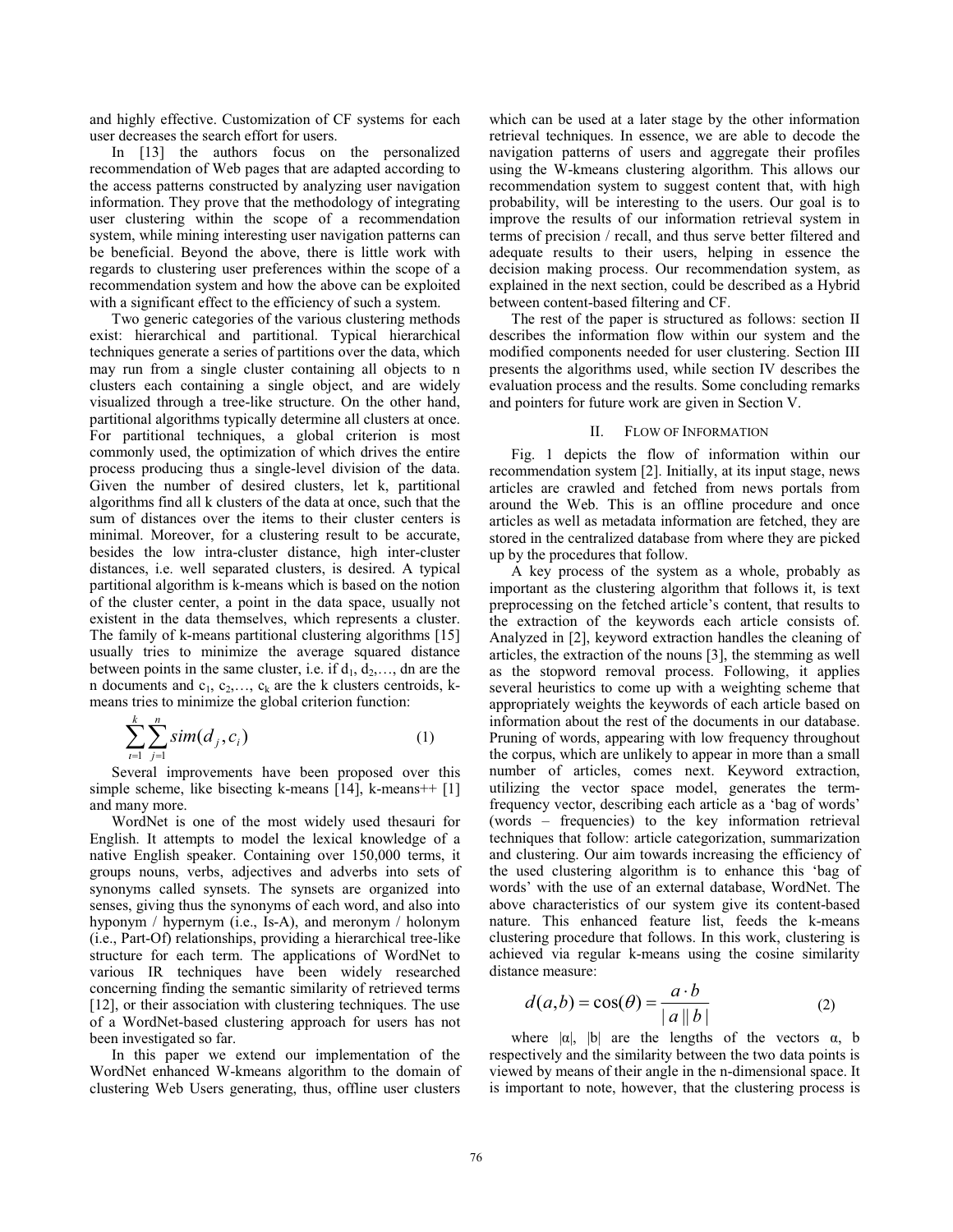independent of the rest of the steps, meaning that it can easily be replaced by any other clustering approach operating on a word-level of the input documents.



For each user viewing news articles, we keep track of the selected actions which characterize a user session. A session is defined as the list of selected articles that a user has decided to view for a minimum duration and within a limited time frame, both of which are fine-tuned at the experimentation stage. The selected articles contained in those sessions are then aggregated at a keyword level generating a time-limited user profile. User profiles from multiple users and timeframes are then clustered using the W-kmeans algorithm forming profile clusters.

W-kmeans is a novel approach that extends the standard k-means algorithm using the external knowledge from WordNet hypernyms for enriching the "bag of words" used prior to the clustering. The W-kmeans algorithm enhances the user profiles with hypernyms deducted from the WordNet database, using a heyristic manner. Those profile clusters, being essentially user clusters, are used at the recommendation stage to enhance the system's usage experience by providing better adapted results to users revisiting the site. Following the session clustering procedure, the resulting clusters are labeled using our WordNet cluster labeling mechanism, which however is beyond the scope of this paper. When a user comes back, his clustered profile is recalled and articles belonging to the clustered sessions of his profile are extracted and sent as viewing recommendations back to the user. Suggested articles do not belong to the ones the user has already visited and also are not closely related to articles that the user has marked negatively in the past.

The approach previously described is essentially the collaborative filtering nature of our recommendation system, which practically involves related users to the decision making process. We expect that combining this method with our keyword extraction (content-based) mechanism, the recommendations towards users will ameliorate.

#### **ALGORITHM APROACH**  $III$

The proposed approach consists of three major algorithmic components that are used for: a) the offline process of identifying the sessions of users navigating through the recommendation system, b) the offline process of clustering of the detected sessions, and c) the online process of recommending news articles to the users based on the clustered profiles. Those components are: session sessions identification. clustering of user and recommendation stage.

## A. Session Identification

The identification of sessions within a user's browsing history is achieved using the following algorithm.

| Algorithm find sessions                                   |
|-----------------------------------------------------------|
| Input: history //time window for sessions to be extracted |
| <b>Output:</b> Sessions[]//discovered sessions array      |
| viewing threshold = $30$ // at least 30 seconds           |
| session threshold = $10 * 60$ // at most 10 minutes       |
| previous $user = NULL$                                    |
| current $session = NULL$                                  |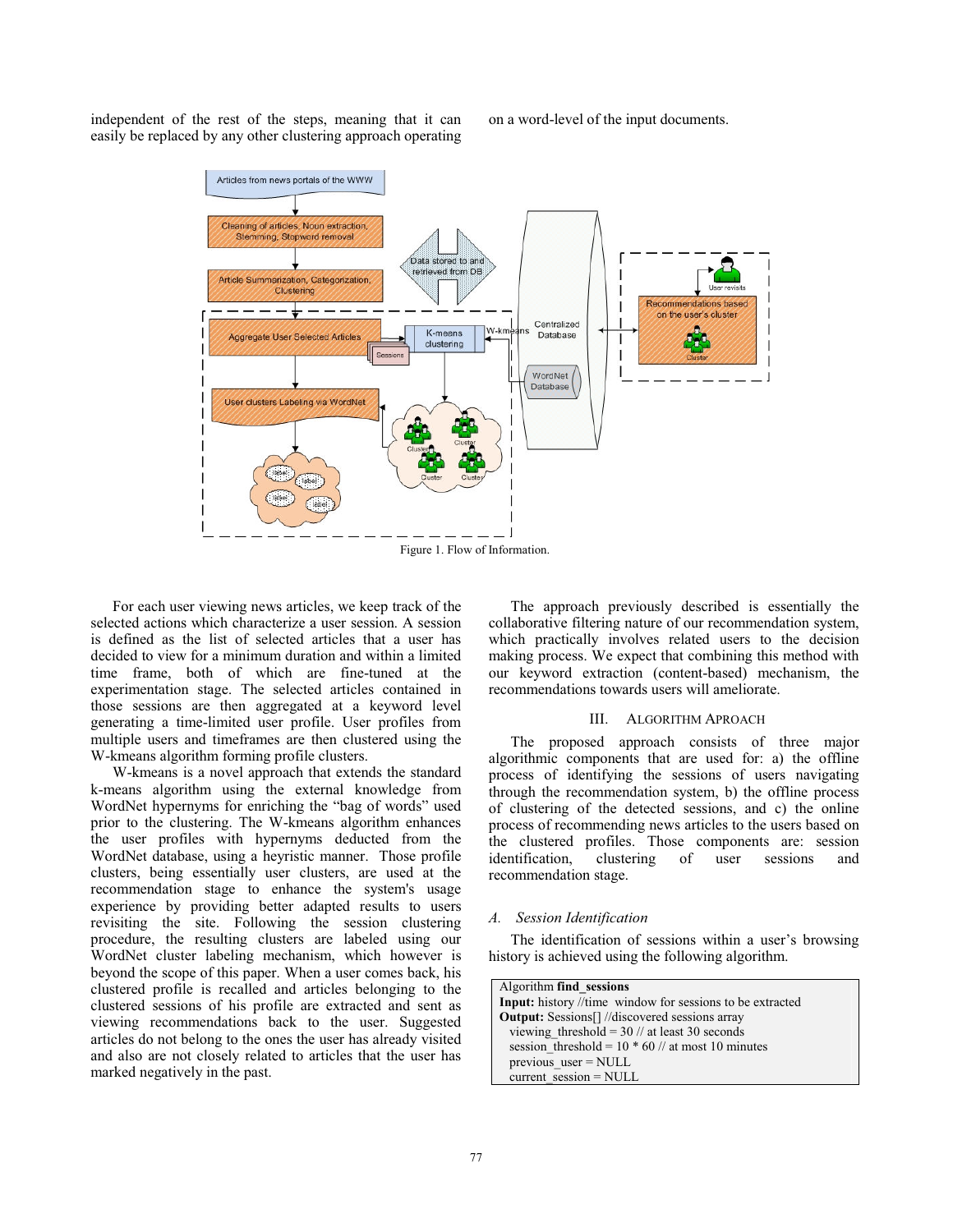```
while fetch from DB (user, viewed article, timestamp,
viewing time) {
if (viewing time \le viewing threshold \parallel timestamp \le history)
      continue
if (current session, username != user) {
// Since this is sorted by username, when a new user is found this
means a new session begins
    if (current session.username!="" && current session.articles
!empty)
          Sessions[]+=current_session
    current session.username = user;
    current session, user id = user id;
    current session.start = timestamp;
    current session.articles.add(article id);
else \ell// If the user is the same as before but the access time for this
article exceeds the time limit, a new session begins
   if (timestamp – current session.start) > session threshold) {
      if (current session.username!=""&&current session.articles
!empty)
          Sessions[]+=current session
      current session.username = user;
      current_session.user_id = user_id;
      current session.start = timestamp;
         current session.end = timestamp;
      current session.articles.add(article id);
   else \{// The access time for this article does not exceed the time
limit
      current session.articles.add(article id);
      current session.end = timestamp;
    ł
return Sessions[]
          Algorithm 1. Discovering Sessions in user's access paths.
```
# **B.** Clustering User Sessions

Once user sessions have been extracted, we proceed to the core procedure described in this paper: session clustering. As described in Algorithm 2, for each user session, we aggregate the news articles that make up this session. At the next step we enrich the keywords that belong to the session using related hypernyms from the WordNet database. Initially, for each given keyword of the session, we generate its graphs of hypernyms leading to the root hypernym (commonly being 'entity' for nouns). Following, we combine each individual hypernym graph to an aggregated one. An example of the hypernym generation and aggregation process is depicted in Fig. 2. There are practically two parameters that need to be taken into consideration for each hypernym of the aggregate tree-like structure in order to determine its importance: the depth and the frequency of appearance. It is observed that the higher (i.e. less deep, walking from the root node downwards) the hypernym is in the graph, the more generic it is. However, the lower the hypernym is in the graph, the less chances does it have to occur in many graph paths, i.e. its frequency of appearance is low. In our approach, those two contradicting parameters are weighted using (3).

$$
W(d, f) = 2 \cdot \frac{1}{1 + e^{-0.125(d^3 \frac{f}{TW})}} - 0.5
$$
 (3)

where d stands for the node's depth in the graph (starting from root and moving downwards), f is the frequency of appearance of the node to the multiple graph paths and TW is the number of total words that were used for generating the graph (i.e. total keywords of the session).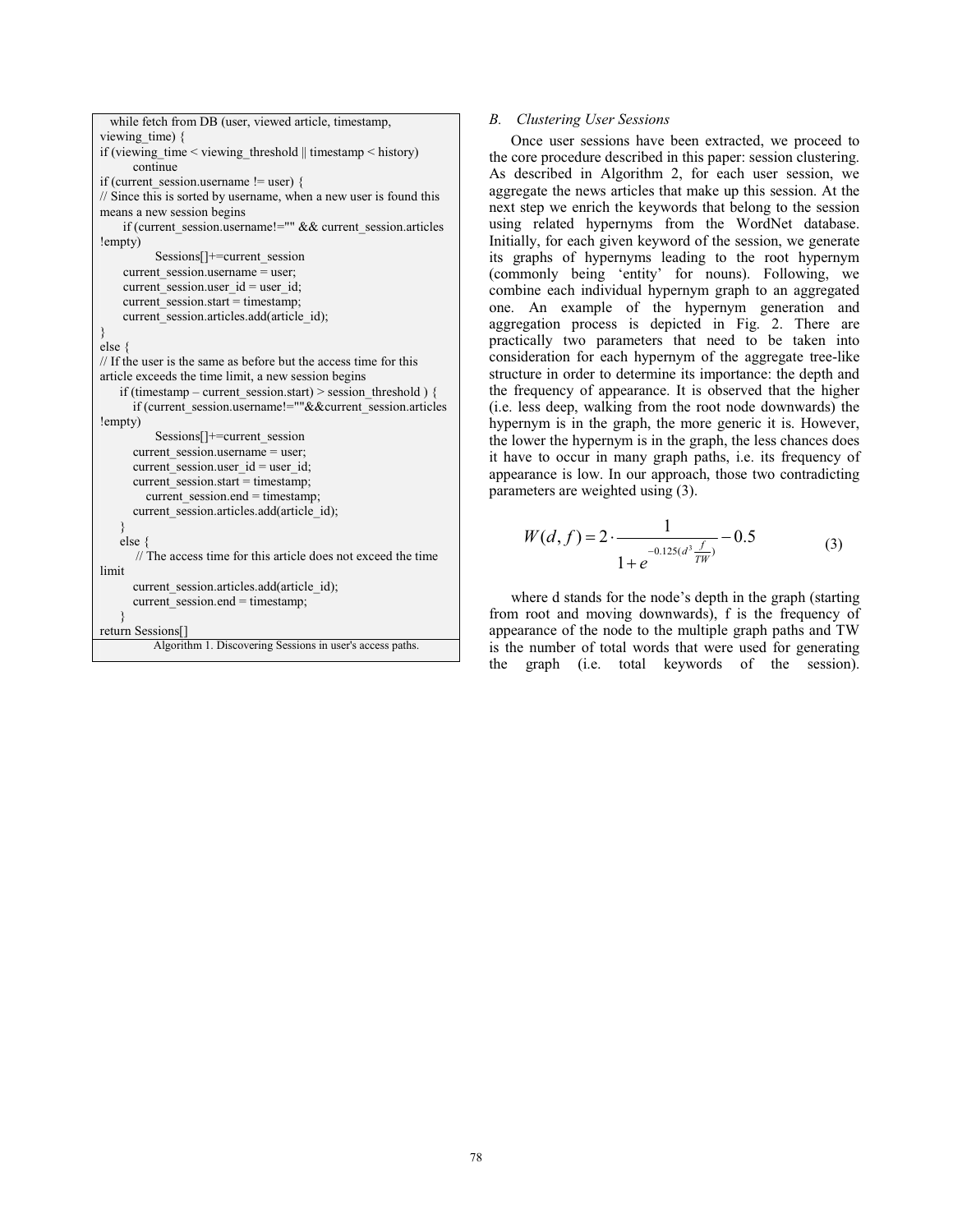

Figure 2. Aggregate hypernym graph for three words: 'pie', 'apple', 'orange'

| Algorithm clustering user sessions                   |
|------------------------------------------------------|
| Input: sessions, number of clusters                  |
| <b>Output:</b> session to cluster assignments        |
| for each session $s \}$                              |
| for each article a belonging to s                    |
| session.kws $+=$ fetch 20% most frequent k/ws for a  |
| wordnet enrich(s) $\frac{1}{s}$ See Algorithm 3      |
|                                                      |
| $clusters = kmeans(sessions)$                        |
| return clusters                                      |
| Algorithm 2. Clustering User Sessions using WordNet. |
|                                                      |

# Algorithm wordnet enrich Input: session s **Output:** session with enriched list of keywords total hypen tree =  $NULL$ kws = fetch  $20\%$  most frequent k/ws for s for each keyword kw in kws { htree = wordnet\_hypen\_tree(kw) //extract the hypernym tree from WordNet for each hypen h in htree { if (h not in total\_hypen\_tree) h.frequency=1 total hypen tree->append(h) else

| total hypen tree -> $at(h)$ ->freq++                                        |
|-----------------------------------------------------------------------------|
|                                                                             |
|                                                                             |
| for each h in total hypen tree $\{$                                         |
| calculate depth(h)                                                          |
| weight = $2((1/(1 + \exp(-0.0125 * (h-)depth \wedge 3 * h-)freq/\sqrt{2}))$ |
| kws in wn- $>$ size)))) - 0.5))                                             |
|                                                                             |
| sort weights (total hypen tree)                                             |
| important hypens = $(kws - size/4)$ <sup>*</sup> top(total hypen tree)      |
| return kws $+=$ important hypens                                            |
| Algorithm 3. Enriching user sessions using WordNet hypernyms.               |

# C. Recommendation Stage

When a user returns to the system, his cluster has already been determined, based on the recorded past sessions. It is now safe to assume that selections made by other users belonging to the same user cluster are more likely to be of interest to him/her rather than random articles. Based on this simple assumption, we adjust our recommendation stage to suggest news articles to the user as explained in Algorithm 4. In general, we only keep 10 of the most frequently occurring articles in the user's cluster in order to avoid overloading the user with information.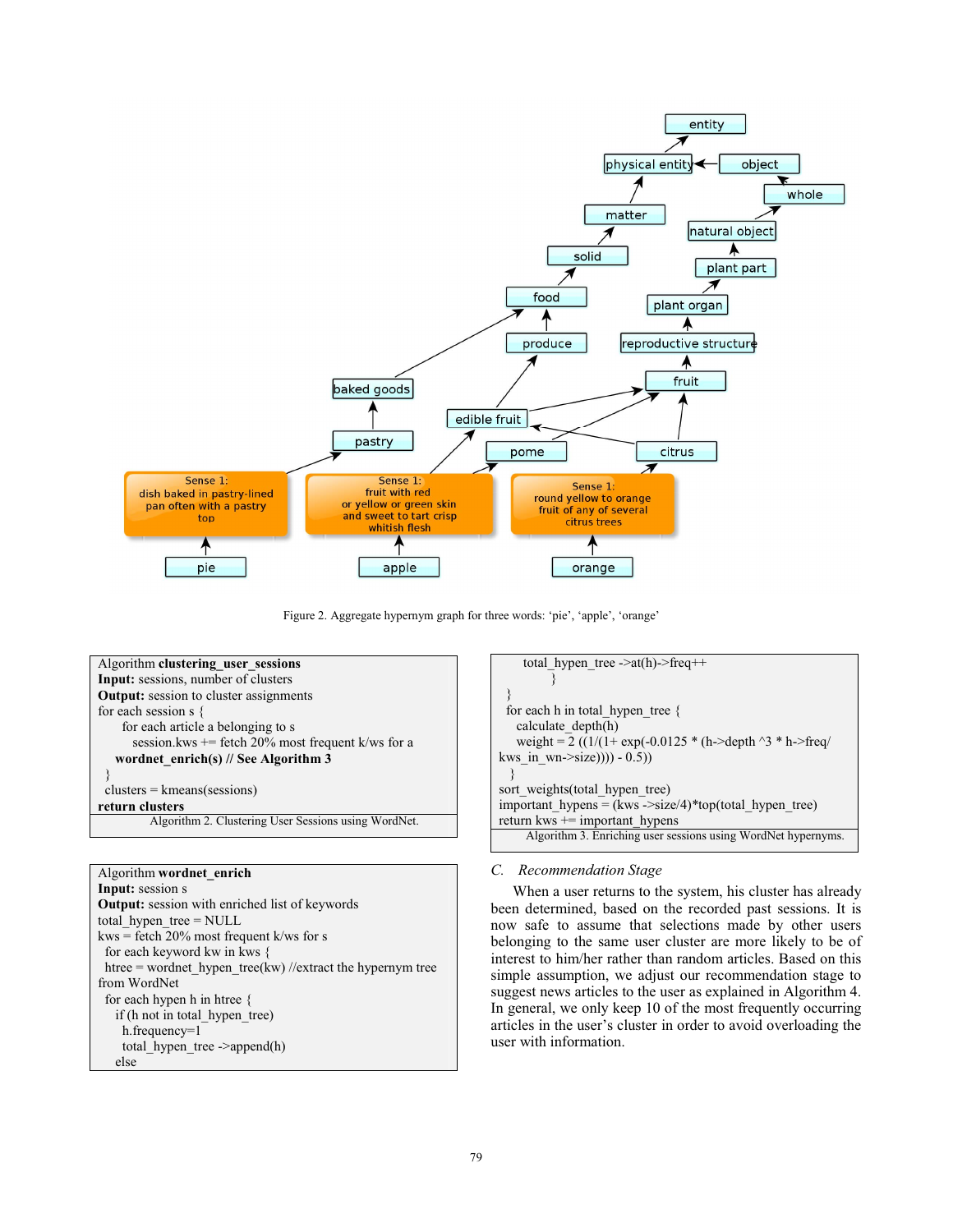| Algorithm cluster based recommendation                              |
|---------------------------------------------------------------------|
| Input: user u, cluster c                                            |
| Output: suggestions                                                 |
| suggestions $[] = NULL$                                             |
| num $\text{sug} = 10$ // number of suggestions                      |
| sessions = recover user clustering info(u, c)                       |
| for each s in sessions // for users that belong to the same cluster |
| suggestions = top suggestions(s, num sug, suggestions)              |
| return suggestions                                                  |
| top suggestions // finds the articles with the highest frequency    |
| Input: session s, total suggestions num sug, suggestions            |
| Output: suggestions [] // top suggestions for the parsed sessions   |
| for each article a in s                                             |
| if freq(a) > min(freq(suggestions))                                 |
| suggestions $[$ + = article                                         |
| return suggestions                                                  |
|                                                                     |
| Algorithm 4. Recommending news articles based on user clusters.     |

### IV. EXPERIMENTAL PROCEDURE

For the evaluation process of the W-kmeans algorithm within the scope of user clustering, we used a set of 10,000 news articles obtained from major news portals like bbc.com, cnn.com, reuters.com, etc. over a period of 6 months. These articles were evenly shared among the 7 base categories that our system features: business, politics, health, education, science, sports and entertainment. After the preprocessing procedure and most notably stemming and noun identification, we kept for each article its list of stemmed nouns. Notice that duplicate articles originating from different sources have been removed from the dataset based on their title and main body. We also used the navigational patterns that we recorded for the 50 registered system users at the same period. Those are the selected articles as well as the time spent on them as explained in Algorithm 1.

For our evaluation metrics we used Clustering Index (CI) and F-measure. In order to determine the efficiency of each clustering pass, together with the right number of clusters for your dataset, we used the evaluative criterion of Clustering Index (CI), defined as:

$$
CI = \overline{\sigma}^2 / (\overline{\sigma} + \overline{\delta}) \tag{4}
$$

where  $\overline{\sigma}$  is the average intra-cluster similarity

and  $\delta$  is the average inter-cluster similarity. Intuitively, since the most efficient clusters are the ones containing articles close to each other (within the cluster), while sharing a low similarity with articles belonging to different clusters, CI focuses on increasing the first measure (intra-cluster similarity) while decreasing the second (inter-cluster similarity). The F-measure, as defined in (5) is a weighted combination of the precision and recall metrics and is employed to evaluate the accuracy and efficiency of our recommendation system when using user profile clustering. We define a set of target articles, denote  $\tilde{C}$ , that the system suggests and another set of articles, denote C', that are visited by the user after the recommendation process. Moreover,  $doc(c_i', c_j)$  is used to denote the number of

documents both in the suggested and in the visited lists.

$$
F(c'_i, c_j) = 2 \cdot \frac{r(c'_i, c_j) p(c'_i, c_j)}{r(c'_i, c_j) + p(c'_i, c_j)}
$$
(5)

 $r(c', c_j) = \frac{doc(c', c_j)}{doc(c')},$ where:

and:

$$
p(c'_i, c_j) = \frac{doc(c'_i, c_j)}{doc(c_i)}
$$

For our first experiment we compared W-kmeans to standard k-means when applied to user clustering. The results, depicted in Fig. 3, show that W-kmeans clearly outperforms standard k-means by at least a factor of 10, thus providing clusters of users more tightly bound. Consequently, the generated clusters can capture with a better accuracy users with similar interests while successfully separating user's with contradicting interests. From Fig. 3 it can also be deducted that both of the CI graphs peak at around 30 clusters. This is a good indication about the best suited amount of clusters applicable for our dataset, a finding that shows that the W-kmeans algorithm generates fine-grained clustering results.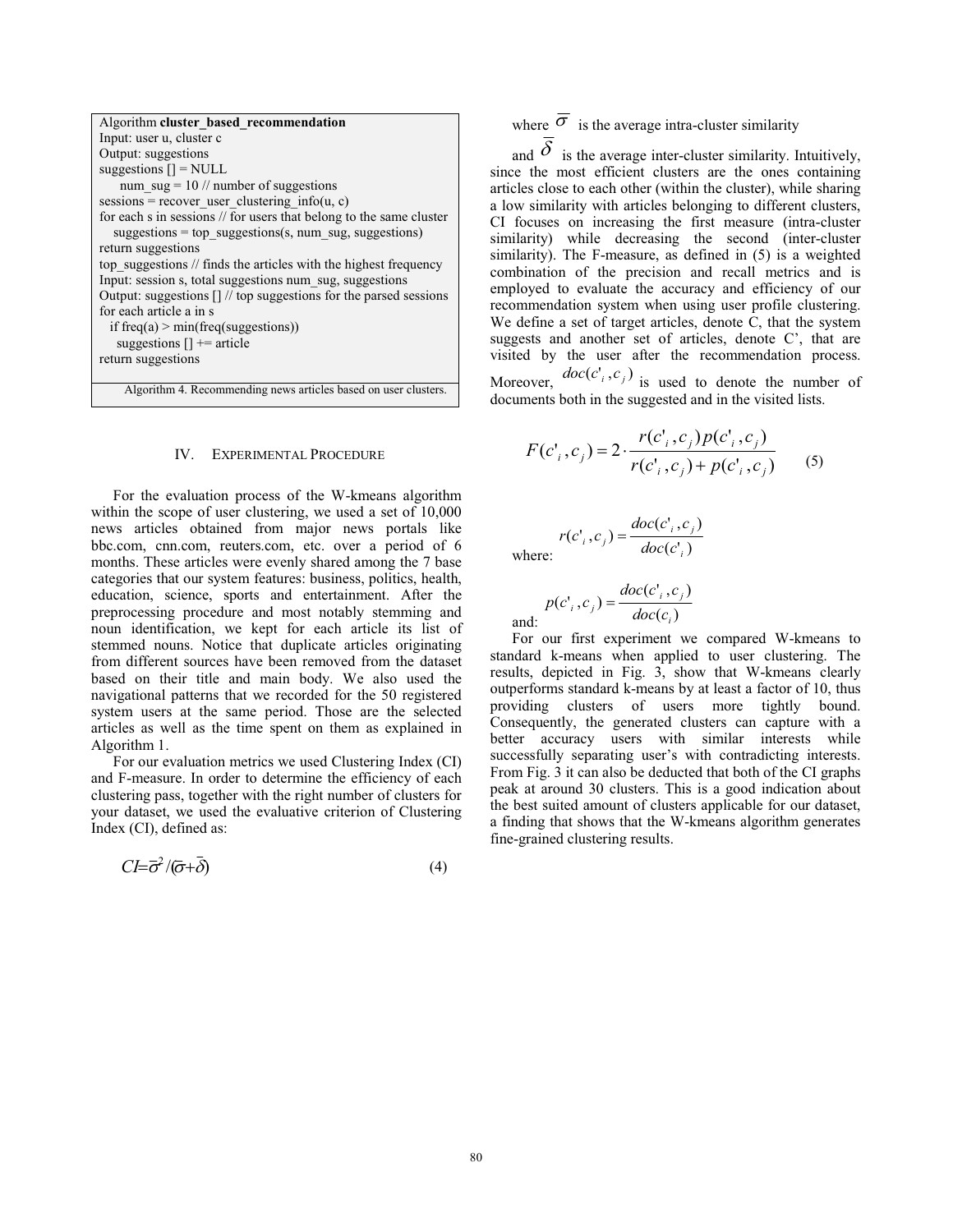

Figure 3. Comparison of W-kmeans and k-means for user clustering.



Figure 4. Comparison of the recommendation engine performance.

For our second experiment we tried to determine the overall improvement of our recommendation engine when taking into consideration existing user clusters. As explained in Algorithm 4, for returning users we modified our recommendation stage to suggest 10 of the top viewed articles belonging to the user's cluster. Following, we recorded which of the suggested articles were viewed by the user within a time frame of 30 minutes. The process was repeated without the user clustering enhancement of the recommendation engine but with other heuristics, such as text categorization and personalization still enabled [2]. The results, presented in Fig. 4 show the average F-measure for each case as users increase.

From Fig. 4, we observe an average improvement of 10% with regards to the F-measure when user clustering is deployed. The efficiency also rapidly increases as more users